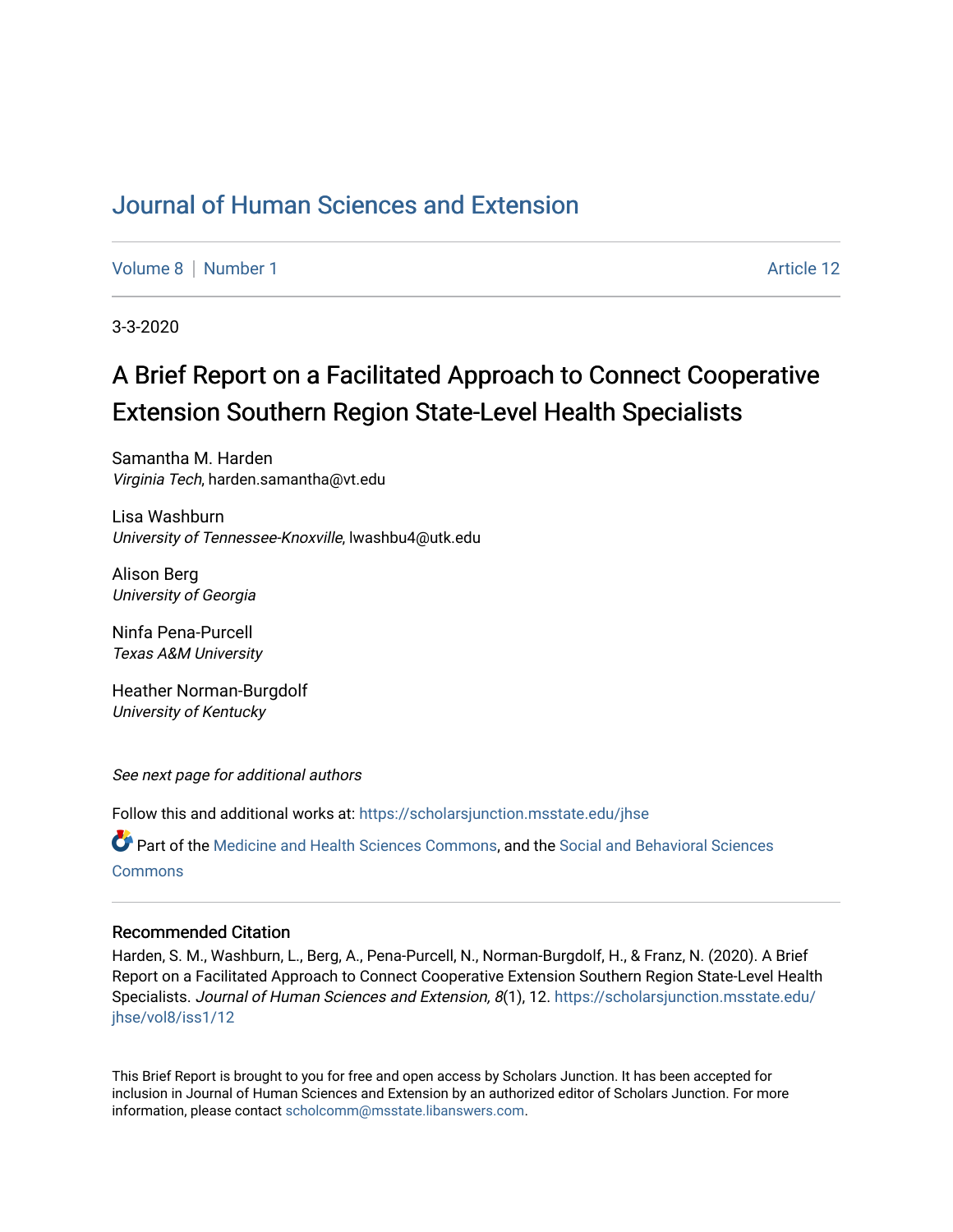# A Brief Report on a Facilitated Approach to Connect Cooperative Extension Southern Region State-Level Health Specialists

#### Authors

Samantha M. Harden, Lisa Washburn, Alison Berg, Ninfa Pena-Purcell, Heather Norman-Burgdolf, and Nancy Franz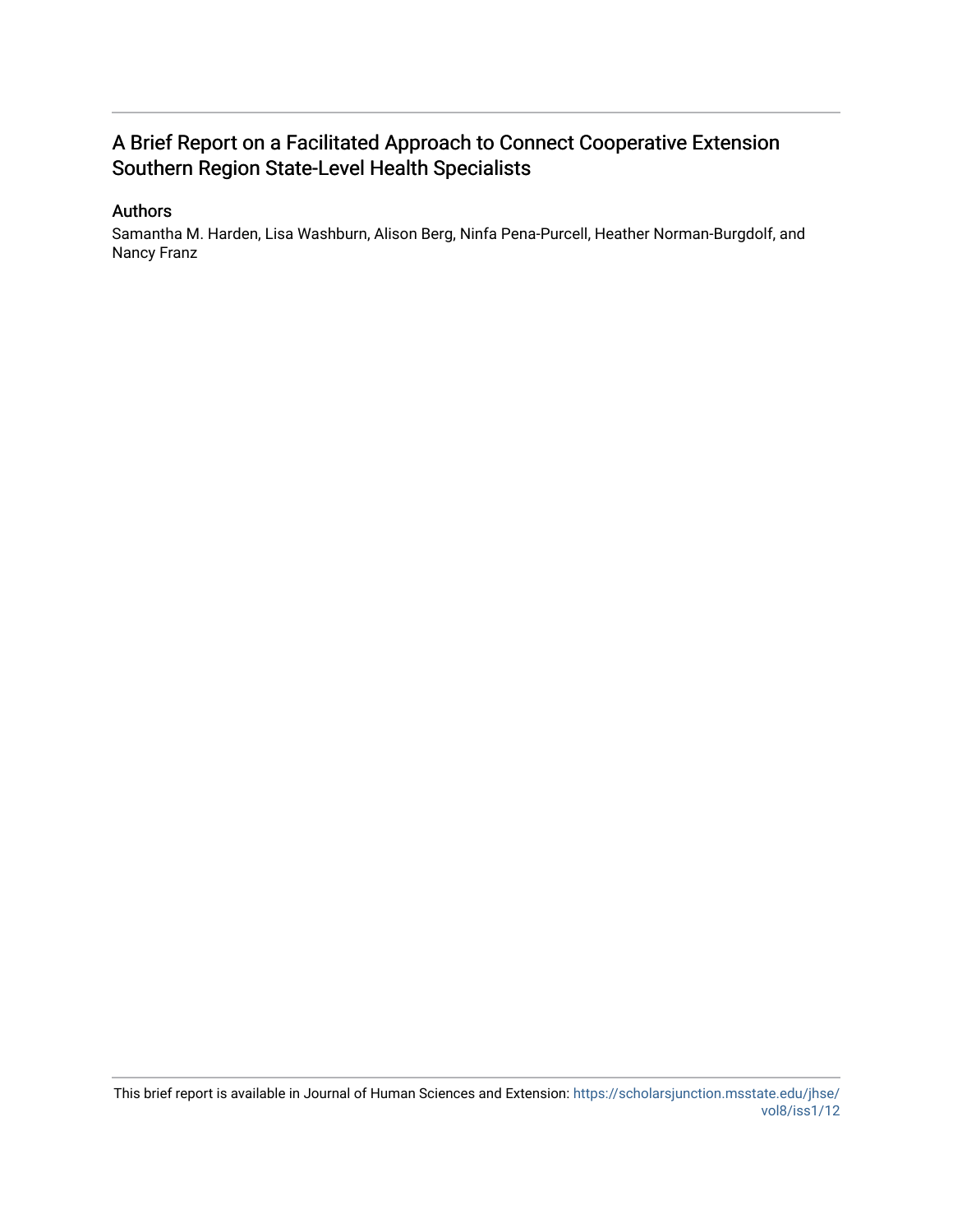# **A Brief Report on a Facilitated Approach to Connect Cooperative Extension Southern Region State-Level Health Specialists**

**Samantha M. Harden**

*Virginia Tech*

# **Lisa Washburn**

*University of Arkansas and University of Tennessee-Knoxville*

# **Alison Berg**

*The University of Georgia*

# **Ninfa Pena-Purcell**

*Texas A&M University*

# **Heather Norman-Burgdolf**

*University of Kentucky*

# **Nancy Franz**

*Iowa State University*

*Improving the nation's health will require collaboration among many stakeholders and systems, including representatives from Cooperative Extension Services (CES). This paper describes the process of establishing a multistate collaboration and discusses initial outcomes of a third-party facilitated participatory planning meeting. State-level specialists with expertise and responsibilities in "health" promotion participated. Satisfaction with meeting format; feasibility, acceptability, and appropriateness of the proposed approach to public health impact; and general meeting feedback were collected through a survey and cultural artifacts (e.g., notes, worksheets). Preparation and attendance costs were captured. Seventeen of the 20 attendees (85%) responded to the survey and reported the process was satisfactory and the proposed plan for moving forward was feasible, acceptable, and appropriate. The meeting cost was \$1,011 per attendee. The process mobilized a multistate Extension collaborative to promote health but revealed potential cost-benefit challenges. Leveraging resources is necessary to plan, implement, and measure collaborative public health efforts. Future data on outcomes will show if the process leads to intended objectives. If successful, this approach can be replicated across CES for stronger impacts.*

*Keywords*: capacity building, outcome and process assessment, preventive medicine

Address correspondence to Samantha Harden at harden.samantha@vt.edu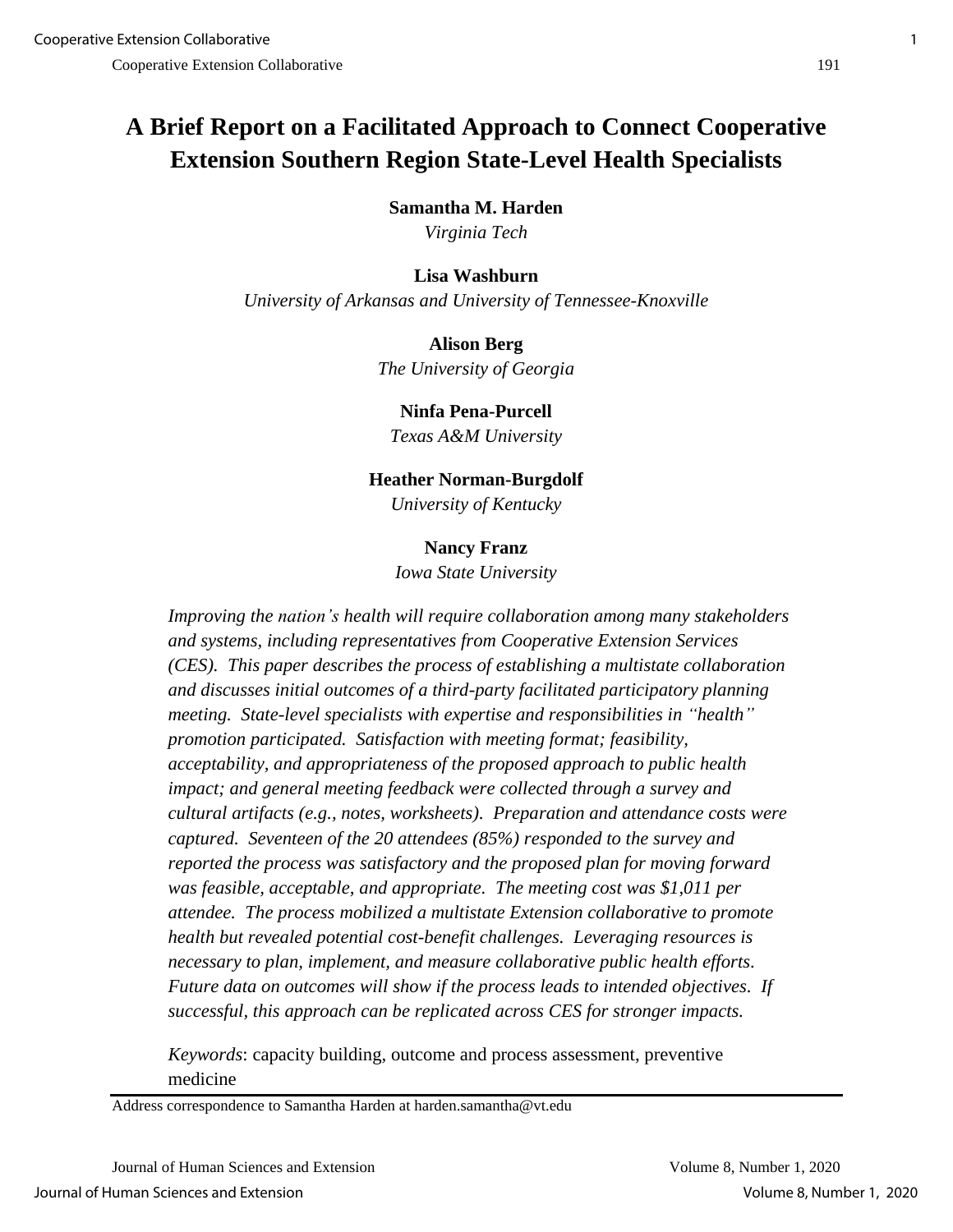# **Background**

To improve the health of the nation, multistate collaboration in Extension is necessary to share expertise, knowledge, and resources (NIFA, 2014). These collaborative efforts are especially needed to address the escalating prevalence of chronic disease in the Southern Region of the United States (Cooper et al., 2000; Jacobson, Gange, Rose, & Graham, 1997; Mokdad et al., 1999). Within Extension, university-based specialists typically work in content areas centered on their academic background, the academic unit in which they are housed (e.g., human environmental sciences vs. public health vs. exercise science), and personal program/research interests. Specialists identify, implement, and evaluate interventions as well as provide training and resources to community-based educators and volunteers. Thus, they are a bridge from research to community members. However, time and resource constraints and efforts to attain tenure and promotion in their respective units may limit specialists' scopes of work. Engaging in strong dissemination strategies among health specialists may speed awareness of available interventions, test the adaptations of interventions in the field, and impact public health (de Montigny, Desjardins, & Bouchard, 2017; Hiatt et al., 2018; Janecka, 2017).

The value-added of such work on professional networks (Franz et al., 2010; Manteiga et al., 2017), in-person think tanks (Shaw, Russell, Greenhalgh, & Korica, 2014), and other participatory approaches (Nicolaidis et al., 2011; Rosales et al., 2017) for addressing complicated problems is well reported in the literature. It is recommended that the forming, storming, and norming (Tuckman, 1965) of these groups may be best established through a third-party facilitator who can serve as an intermediary (Wastchak, 2013), provide structure and external leadership, and avoid biasing discussion.

These participatory approaches are positively perceived due to their focus on equity, capacity building, and public health impact. However, information on the resources required to engage in participatory approaches is less understood (Bergeron et al., 2017; De Las Nueces, Hacker, DiGirolamo, & Hicks, 2012; Grills, Robinson, & Phillip, 2012; Harden, Johnson, Almeida, & Estabrooks, 2017). Furthermore, limited information exists on the process and outcomes of a professional network for health promotion specialists.

This paper describes the two-year process, preliminary outcomes including costs, and lessons learned in establishing a Collaborative network of health specialists in the Southern Region of Extension. This process can be used in other pragmatic settings to organize, goal set, and evaluate health promotion efforts and serve as a model for replication in other Extension regions.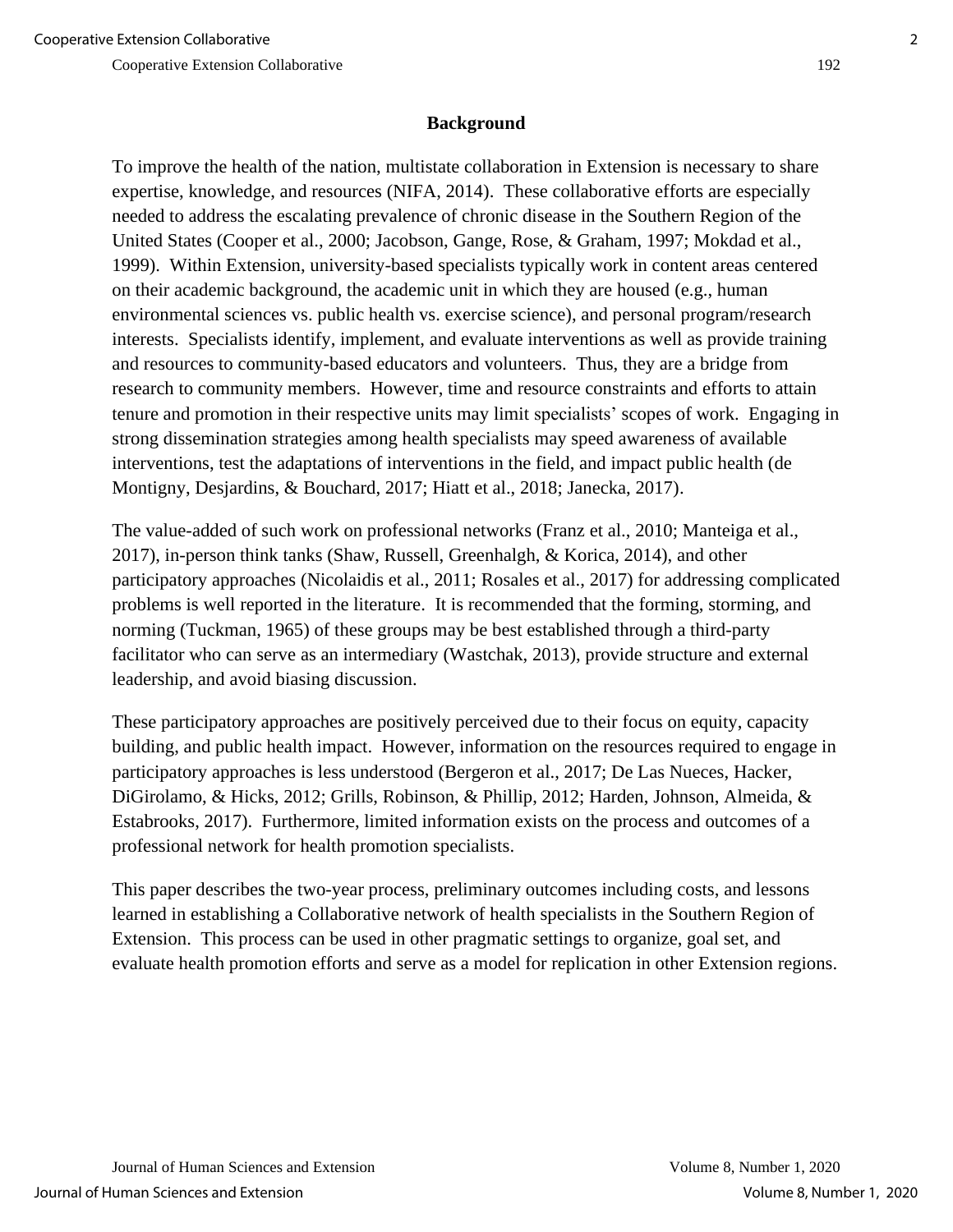# **Historical Context for the Collaborative**

# **Year 1**

State leaders of the Southern Region invited health specialists to organize themselves and meet face-to-face at the Extension Southern Region Program Leader Network meeting in Nashville, Tennessee, in August 2016. The goal of convening was to meet other individuals with similar positions within their state, promote regional grant writing, and engage in other professional activities, such as the pursuit of tenure track with Extension position, publications, enhanced scholarship. Fifteen participants across eight states and eleven institutions met for approximately 3.5 hours. Several *Liberating Structures* (Lipmanowicz & McCandless, 2014) activities facilitated networking and idea generation to guide work moving forward: Impromptu Networking, Lightning Talks, Exploring Purpose, Generating and Sifting Ideas (please see citation for more details on how to conduct these activities). At the end of this session, five main areas for collaboration were generated related to curriculum, evaluation, training, marketing/communication, and new approaches (Table 1).

| Curriculum                  | • Need to identify common curricula for implementation; consistent data collection<br>and evaluation and reduce redundancy across state lines |  |  |  |  |  |
|-----------------------------|-----------------------------------------------------------------------------------------------------------------------------------------------|--|--|--|--|--|
| <b>Evaluation</b>           | • Need to establish the impact (and strength of evidence) for current health<br>promotion efforts                                             |  |  |  |  |  |
| <b>Training</b>             | • Community-based educators have competency gaps                                                                                              |  |  |  |  |  |
|                             | • Public health approach is new for Extension. Need community-based educators<br>to understand and address social determinants of health      |  |  |  |  |  |
|                             | • Need for community-based educators to have cultural competence and apply<br>social justice across program areas                             |  |  |  |  |  |
| Marketing/<br>Communication | • Focus of work may be unclear without consistent language/terminology                                                                        |  |  |  |  |  |
|                             | <b>New approaches •</b> Leverage a number of opportunities to collaborate with Extension community<br>development as well as other partners   |  |  |  |  |  |

*Table 1. Summary of Topic Areas from First Meeting of Southern Region Health Specialists* 

The group collectively agreed that to move forward: (a) It is important to organize the group and facilitate collaboration; (b) Gaps in expertise represented in the initial group need to be identified, and (c) The group should continue to convene (web and face-to-face). Attendees had the opportunity to participate in a brief presentation to highlight programmatic work and collaboration opportunities, but only two participants presented their specific work (e.g., information was not representative of health promotion across entire states or the region).

# **Year 2**

In year 2, a planning committee  $(n = 5)$  was established in May 2017 to develop an agenda for a 1.5-day (Day 1: 7.5 hours, Day 2: 6 hours) workgroup meeting. The third-party facilitator was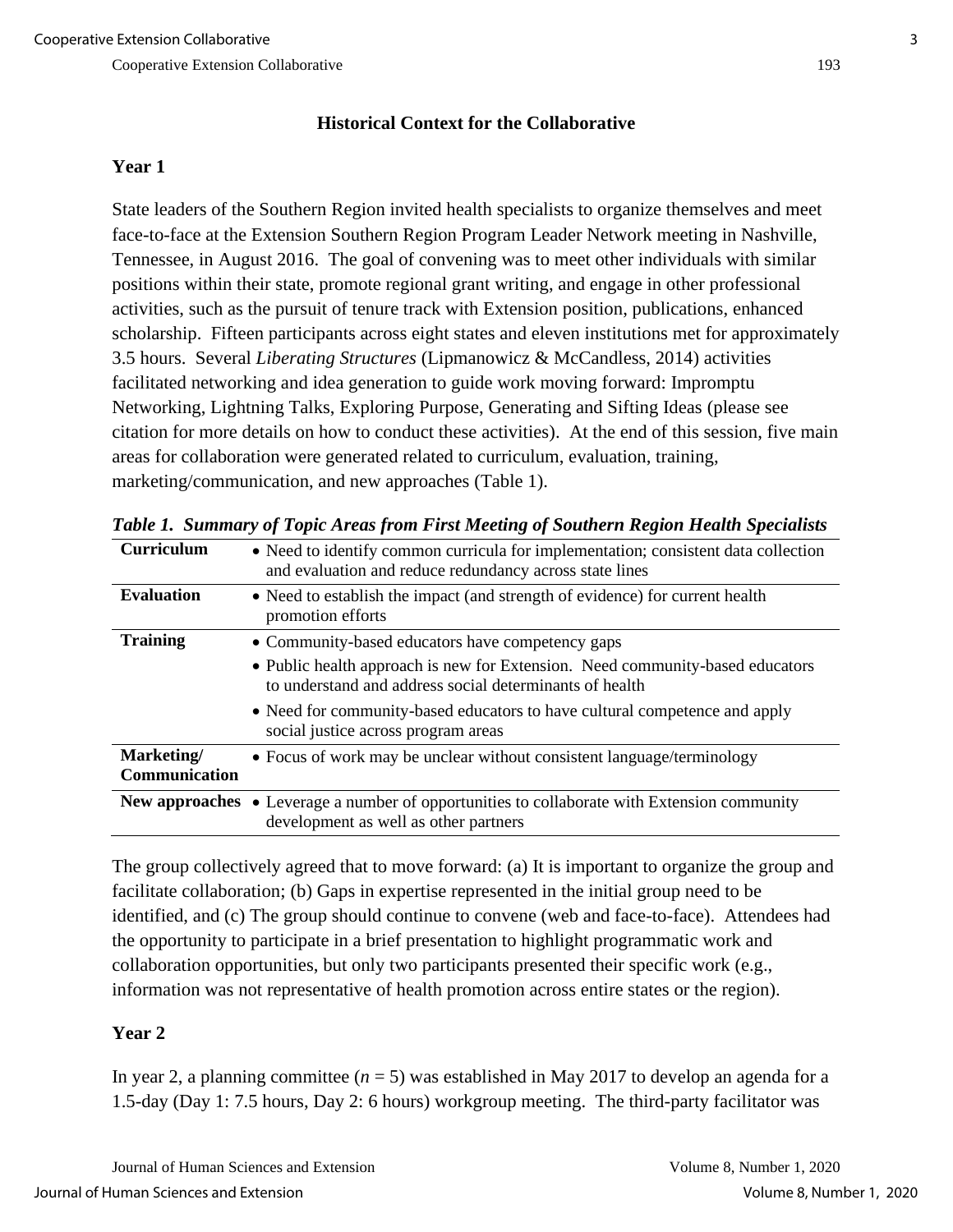informed of the history and goals of the group (see Table 1) and was hired to apply the adapted version of the Vision to Action Planning<sup>TM</sup> (Andress, 1991) approach. The committee met virtually six times and established a meeting location, agenda, and objectives. Meeting agenda and printable materials are available from the corresponding author upon request. Thirty-four individuals were identified through a health specialist listserv and personal invitation by national Extension leaders; 20 attended, representing 10 of the 13 Southern Region states (see Figure 1). The objectives of the meeting were to (a) increase knowledge of health education programming and applied research in the Southern Region, (b) determine the future of the group through strategic planning, (c) foster regional collaboration by forming workgroups to address priority issues, and (d) develop action plans to address priority issues.

*Figure 1. State Participation Status within the Collaborative across the Southern Region of the Cooperative Extension System*



#### **Facilitated Planning Meeting Process and Outcomes**

The facilitated planning approach was based on an adapted version of the Vision to Action Planning<sup>TM</sup> (Andress, 1991). This is an approach where a third-party facilitator guides key stakeholders through five stages: (1) agreements, (2) preparation, (3) workshop (including information, vision), (4) action, and (5) evaluation. The work has evolved to meet Extension professionals' needs for 25 years; however, the elements remain the same.

#### **Stage 1: Agreements**

To establish an agreement regarding the purpose of the meeting, the facilitated session started with attendees writing three reasons for "Why are you here?" and "What do you like about the group?" on sticky notes. Using a rapid inductive approach (Beebe, 2001; Hamilton, 2013;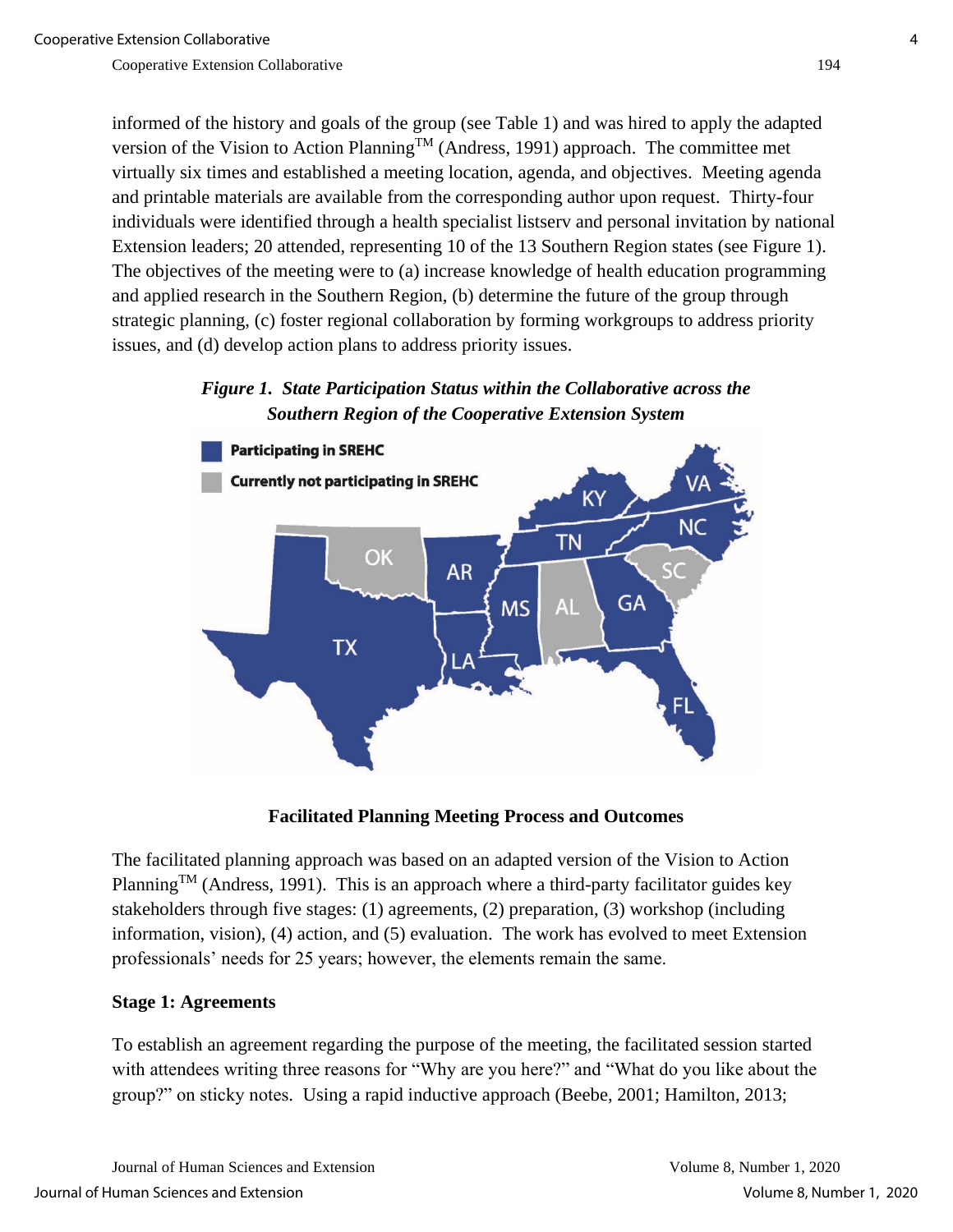McMullen et al., 2011), the facilitator clustered the notes into similar responses to identify emergent categories and themes to propose mission and value statements. The resultant mission statement was: "To provide a venue to network, collaborate, and learn by sharing, growing, and finding the path forward for collective impact of Extension programming." An initial values statement was crafted from "What do you like about this group?" to reflect: "We value collegiality, common understanding, openness and diversity, connections, productivity, and idea building."

# **Stage 2: Preparation**

The next stage was related to preparing to work together. Participants reflected on strengths and concerns for the group to open discussions on expectations and role clarity. Table 2 summarizes major categories and themes for strengths and concerns of developing a specialist network, informed by participant responses.

| Dunumg Dessions                                                  |               |
|------------------------------------------------------------------|---------------|
| <b>Item</b>                                                      | $\frac{0}{0}$ |
| Why did you come? (Mission) $(n = 57 \text{ MU}^*)$              |               |
| Collaboration                                                    | 21%           |
| Networking                                                       | 19%           |
| Ideas                                                            | 7%            |
| Impact potential                                                 | 5%            |
| Sharing                                                          | 5%            |
| What do you like about the group? (Values) $(n = 58 \text{ MU})$ |               |
| Collegiality                                                     | 10%           |
| Shared focus on health                                           | 9%            |
| Networking                                                       | 7%            |
| Enthusiasm                                                       | 7%            |
| Openness                                                         | 7%            |
| Strengths ( $n = 124$ MU)                                        |               |
| Diverse experiences                                              | 19%           |
| Willingness to collaborate                                       | 11%           |
| Impact potential                                                 | 9%            |
| Common interests                                                 | 5%            |
| Enthusiasm                                                       | 5%            |
| Concerns ( $n = 106$ MU)                                         |               |
| <b>Undefined</b> focus                                           | 12%           |
| Time                                                             | 9%            |
| Funding                                                          | 8%            |
| Competing interests                                              | 7%            |
| Group cohesion                                                   | 6%            |

*Table 2. Emergent Themes from Mission, Values, and Workgroup Building Sessions*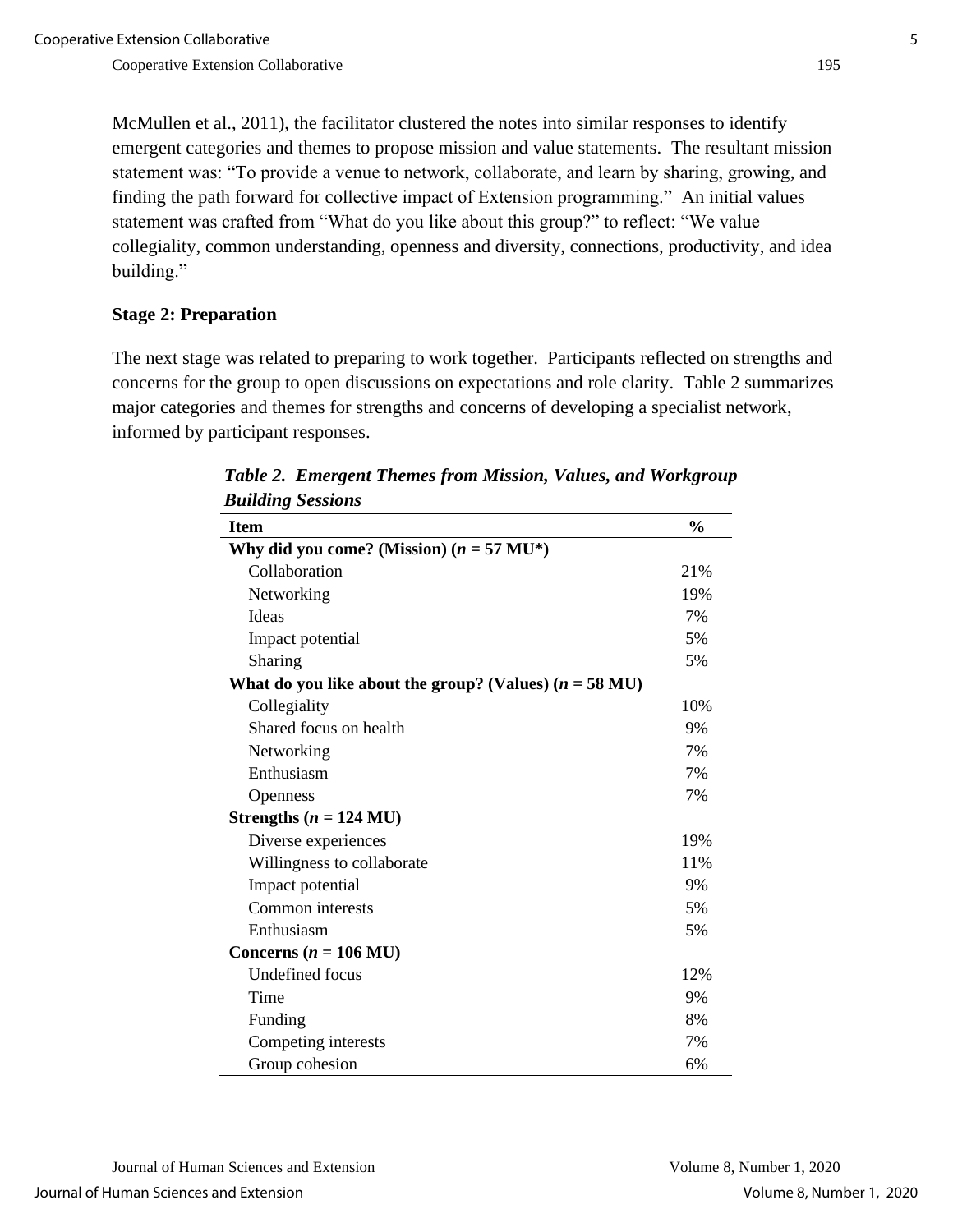# **Stage 3: Workshop**

The workshop portion of the process was to generate ideas, potential solutions, and finalize a vision. Using a handout provided by the facilitator, each attendee created a written vision for the Collaborative's work in the next three years. Three individuals collapsed the vision statements into seven themes: collaboration, impact, focus-fit, sustainability, innovation, programming, and support/resources. Then, attendees were asked to cast four votes for the visions they perceived as most important. The four themes selected were collaboration, impact, sustainability, and focus/fit (receiving 17, 12, 11, and 8 votes, respectively); innovation, programming, and support/resources received, 6, 4, and 2 votes.

# **Stage 4: Action**

Based on the results of the workshop, the group moved into taking action. The four major themes were used to develop four working groups: (1) *Impact*, (2) *Fit/Focus*, (3) *Collaboration*, and (4) *Sustainability of the Collaboration.* All attendees self-selected into a working group. For the remainder of the session, the working groups set goals, outcomes, and action strategies to address their group's vision. This stage also included a break from workgroup tasks. In this "break" time, each state Extension system provided a 5-15 minute update respective to their state system. On day 2, workgroup members reconvened to finalize strategies and share with the overall group. Workgroup planning session results are summarized in Table 3.

| Workgroup | Goal                                                                                                                    | <b>Outcomes</b>                                                                                      | <b>Strategies</b>                                                                                                                                                                                                                                                                                                                                                                                                                                                                                                                                                                                                                                                               |
|-----------|-------------------------------------------------------------------------------------------------------------------------|------------------------------------------------------------------------------------------------------|---------------------------------------------------------------------------------------------------------------------------------------------------------------------------------------------------------------------------------------------------------------------------------------------------------------------------------------------------------------------------------------------------------------------------------------------------------------------------------------------------------------------------------------------------------------------------------------------------------------------------------------------------------------------------------|
| Impact    | Collaborative<br>clearly<br>articulates its<br>impact on<br>improving<br>health<br>outcomes in<br>Extension<br>programs | $50\%$ of<br>Extension<br>institutions use<br>common<br>indicators to<br>document health<br>outcomes | • Within first 6 months, a definition of health<br>indicators will be established<br>• By end of year 2, an environmental scan of<br>existing health indicators will be conducted<br>• Within 6 months of completed scan, identify key<br>health indicators that have value to stakeholders<br>and institutions<br>• By end of year 3, findings about common health<br>indicators will be disseminated to the Southern<br>Region Extension Health Collaborative for<br>review<br>• By end of year 3, Southern Region Institutions<br>will identify a common indicator(s) that has<br>value to stakeholders and their institution to<br>include as a pilot in evaluation efforts |

*Table 3. Summary of Workgroup Goals, Outcomes, and Strategies*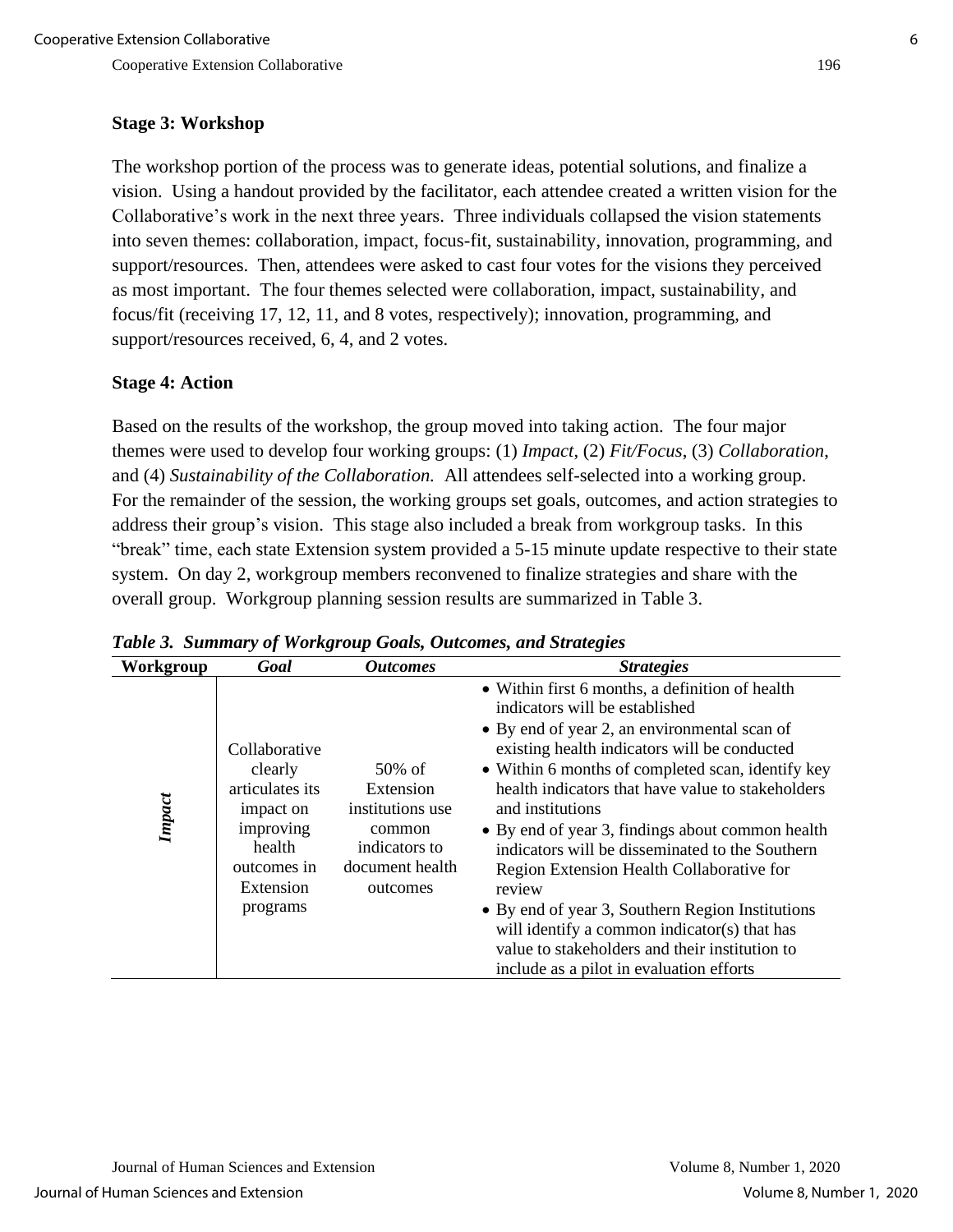| Workgroup        | Goal                                                                                                                   | <b>Outcomes</b>                                                                                                                                            | <b>Strategies</b>                                                                                                                                                                                                                                                                                                                                                                                                                         |
|------------------|------------------------------------------------------------------------------------------------------------------------|------------------------------------------------------------------------------------------------------------------------------------------------------------|-------------------------------------------------------------------------------------------------------------------------------------------------------------------------------------------------------------------------------------------------------------------------------------------------------------------------------------------------------------------------------------------------------------------------------------------|
| <b>Fit/Focus</b> | Increased<br>recognition<br>and value of<br>health<br>programming<br>in Extension<br>in the<br>Southern<br>Region      | Provide<br>Southern Region<br>strategic<br>plan/logic model                                                                                                | • Partner with the Collaborative to determine the<br>health program priorities in other states<br>• Analyze environmental scan results<br>• Conduct one-on-one interviews with individuals<br>doing unique programs to gain input from<br>partners<br>• Share results of survey and interviews<br>(potentially via webinar)<br>• Hold a face-to-face meeting in 2019 to create<br>strategic plan for logic model                          |
|                  |                                                                                                                        | <b>Increased</b><br>support for<br>health specialists<br>to succeed                                                                                        | • Create materials with mission and vision to<br>share with new health specialists who join<br>• Create a webinar series to share programs<br>• Quarterly zoom meetings of the Collaborative<br>• Create a listserv for group communication<br>• Hold annual in-person meetings                                                                                                                                                           |
| Collaboration    | To improve<br>the efficiency<br>and<br>effectiveness<br>of Extension<br>health<br>programs<br>through<br>collaboration | Increased<br>number/adoption<br>of collaborative<br>health programs<br>Increased<br>resources<br>(monetary, FTE,<br>volunteers) for<br>health<br>promotion | • Training to help community-based educators<br>conduct health programs<br>• Benchmark via survey of current collaborative<br>programs to compare over every two years<br>• Share opportunities/information about<br>certifications that provide monetary resources<br>• Benchmark current health indicators, such as<br>monetary resources, FTEs, volunteers, and<br>compare every two years to determine change                         |
|                  |                                                                                                                        | Increased<br>number of<br>collaborations at<br>regional and<br>national level as<br>a result of this<br>collaboration                                      | • Benchmark what currently exists<br>• Assessment to help determine what<br>collaborations are needed—specifically from<br>this group (monetary resources, program<br>evaluation, implementation)<br>• Research best practices in collaboration and<br>share to help increase collaboration<br>• Census/survey of Collaborative projects every 2<br>years<br>• Submit proposal for multistate grant with<br>members of this Collaborative |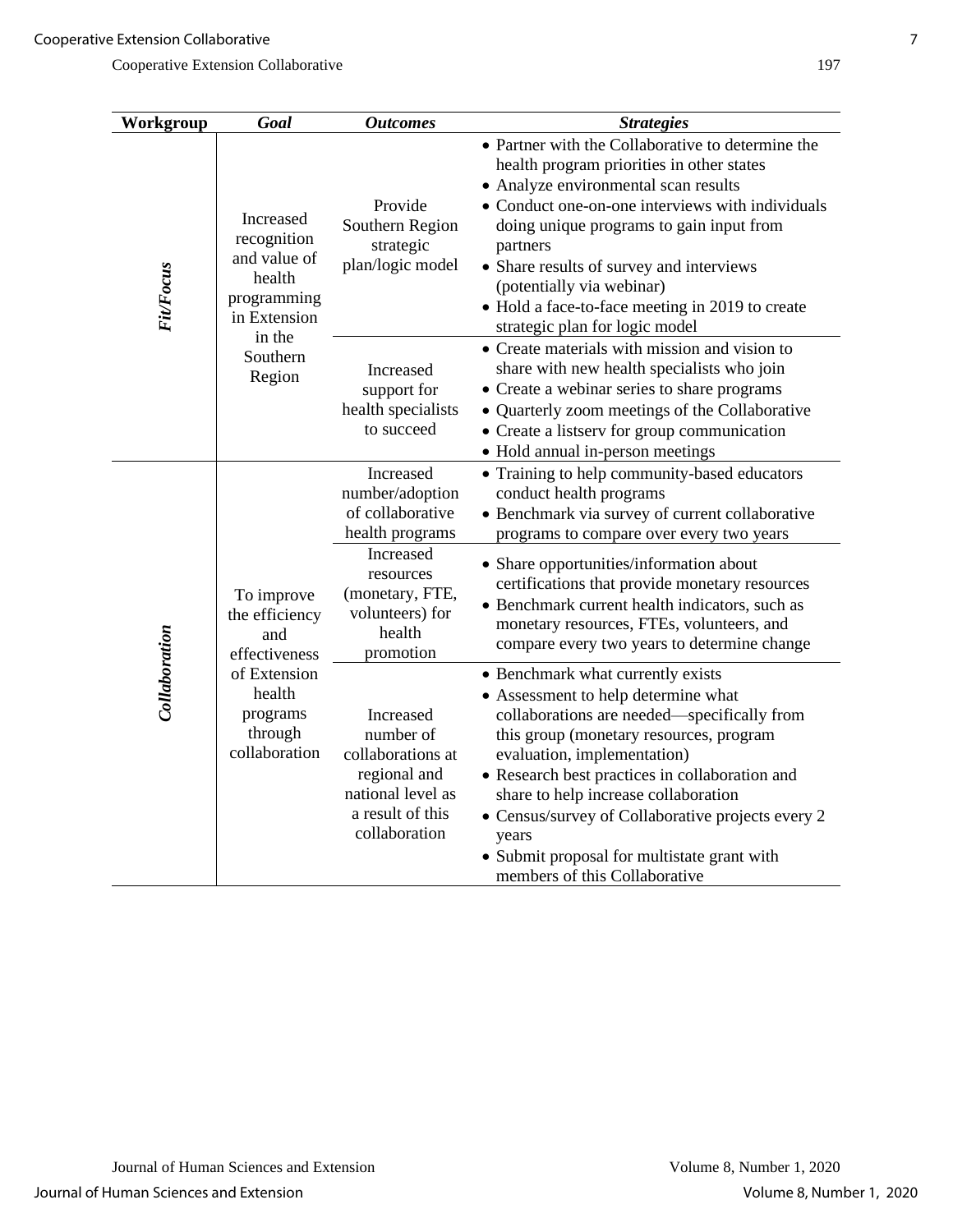| Workgroup                              | Goal                                                                                         | <b>Outcomes</b>                                                                                                                 | <b>Strategies</b>                                                                                                                                                                                                                                                                                                      |
|----------------------------------------|----------------------------------------------------------------------------------------------|---------------------------------------------------------------------------------------------------------------------------------|------------------------------------------------------------------------------------------------------------------------------------------------------------------------------------------------------------------------------------------------------------------------------------------------------------------------|
| <b>Sustainability of Collaborative</b> | The<br>Collaborative<br>is recognized<br>as leaders in<br>Extension<br>health<br>programming | Increase number<br>of active<br>participants in<br>the<br>Collaborative                                                         | • Finalize the name of the group<br>• Create a sustainable organizational structure<br>• Have representation from all Land Grants within<br>the 13 states<br>• Define "active" participation in the<br>Collaborative<br>• Collect responses regarding suggestions for<br>structure and frequency of meeting via survey |
|                                        |                                                                                              | Increase use of<br>evidence-based<br>health<br>promotion<br>programs<br>available<br>through the<br>collaborative<br>repository | • Each state will compile a list of all health<br>programs/activities/curricula that are currently<br>being implemented<br>• Develop a repository for evidence-based<br>Extension health programs<br>• Define evidence-based program                                                                                   |
|                                        |                                                                                              | Increase support<br>for collaborative<br>from<br>stakeholders<br>(admin, program<br>leaders,<br>department,<br>constituents)    | • Define stakeholders<br>• Clarification of participants' roles in<br>collaboration (to include value to development<br>and to state)<br>Disseminate outcomes of collaborations'<br>activities<br>• Market/publicize activities of the collaboration                                                                   |

# **Stage 5: Evaluation**

An electronic post-meeting survey was distributed via email in the form of a Qualtrics survey to obtain preliminary feedback on whether the planning meeting met its purpose. Seventeen responses (85%) were received within the first week. A reminder email was distributed, and no additional responses were recorded.

Ten items were adapted from the Training Satisfaction Scale related to the content and usefulness of the meeting, all on a 5-point Likert scale (1 = *completely agree* to 5 = *completely disagree*; Beidas, Edmunds, Marcus, & Kendall, 2012). Example items included, "The processes were realistic and practical" and "The processes used enabled us to take an active part in the meeting." The training satisfaction sum score indicated that participants strongly agreed or agreed (1.45  $\pm$ .57) that the training was satisfactory. In response to the additional item added to the scale for this work (i.e., "The workgroup meeting merits a good overall rating"), participants strongly agreed  $(1.35 \pm 0.49)$ .

The survey also included an adapted version of a validated feasibility, acceptability, and appropriateness scale, with four items per construct on a 5-point Likert scale (1 = *completely disagree* to 5 = *completely agree*; Weiner et al., 2017). Example items include "The 4-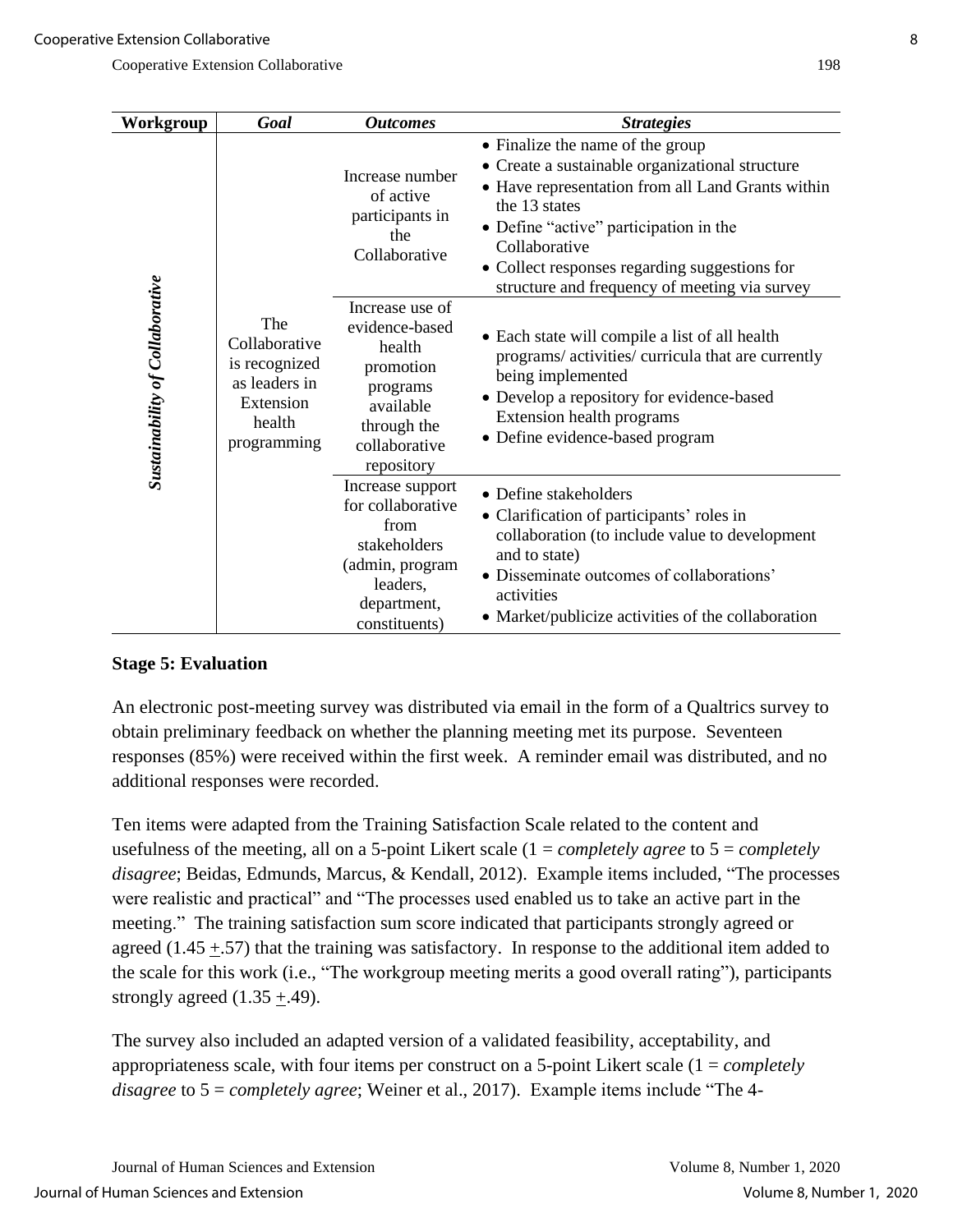workgroup approach seems feasible" and "The 4-workgroup approach seems fitting." Participants agreed or completely agreed that the 4-workgroup approach was acceptable (4.41+.039), appropriate (4.56+.039), and feasible (4.30+.036).

To gauge initial perceptions of the proposed Collaborative structure, additional items were developed for this work. On a 5-point Likert scale, individuals were asked to state their level of agreement that they could engage in the Workgroup structure as proposed. For example, "I can meet annually in person" and "It is important to me that I am an active member of this workgroup." Most respondents agreed or completely agreed that they could meet in person annually (94%), that they could meet quarterly online (88%), that it is important to be an active member of their workgroup (94%), that this work was important and they could actively contribute (82%), and that it is important to be an active member of the Collaborative (94%).

Open-ended responses were gathered related to three challenges and three strengths of the working group meeting, and any other feedback. The top four challenges of both the in-person planning meeting and resultant Collaborative were concern for time commitments/lack of time to keep this work moving forward, lack of facilitator on day 2, need for role clarity and to finalize scope of work, and need for clear structure of the group. Strengths were related to values including, but not limited to, organization, networking, diversity, and enthusiasm. As one participant noted, "Learning about what other states are doing was extremely helpful. It seems that the group has a more defined identity as a result of [the facilitator's] activities. Meeting in person forced me to be more engaged in group conversations." Additional feedback was that having a third-party facilitator was imperative and that the group needs a "fast, easy win to show that these efforts have a return on investment."

# **Costs of This Approach**

Cost data were captured for meeting planning personnel time, participant registration fees, facilitator fees, meeting materials (printing, markers, etc.), and participants' flight and lodging. Participants' time was not included in cost estimates; all specialists had FTE for Extension, and the sessions were held within the workweek. Meeting supply costs were included in participant registration fees. Funding sources for registration and travel costs varied by university and included university administrative support and specialists' overhead/grant dollars. Financial support for year 1 and year 2 meetings was solely provided at the university level; no regionallevel funding was provided. Registration (\$190) and lodging (\$353.36) were fixed costs for all participants, whereas transportation costs were variable with some members driving or flying approximately \$350 per attendee. For the facilitator, expenses accrued were airfare (\$485.00), lodging (\$353.36), meals (\$69.66), mileage (\$36.12), and parking (\$30). Facilitation expenses of \$100 per hour were incurred for planning and facilitation before and during the meeting, respectively, for a total of \$1,050. In addition, \$335.16 covered an administrative assistant's personnel time to coordinate the event (collect and monitor registration, payment processing,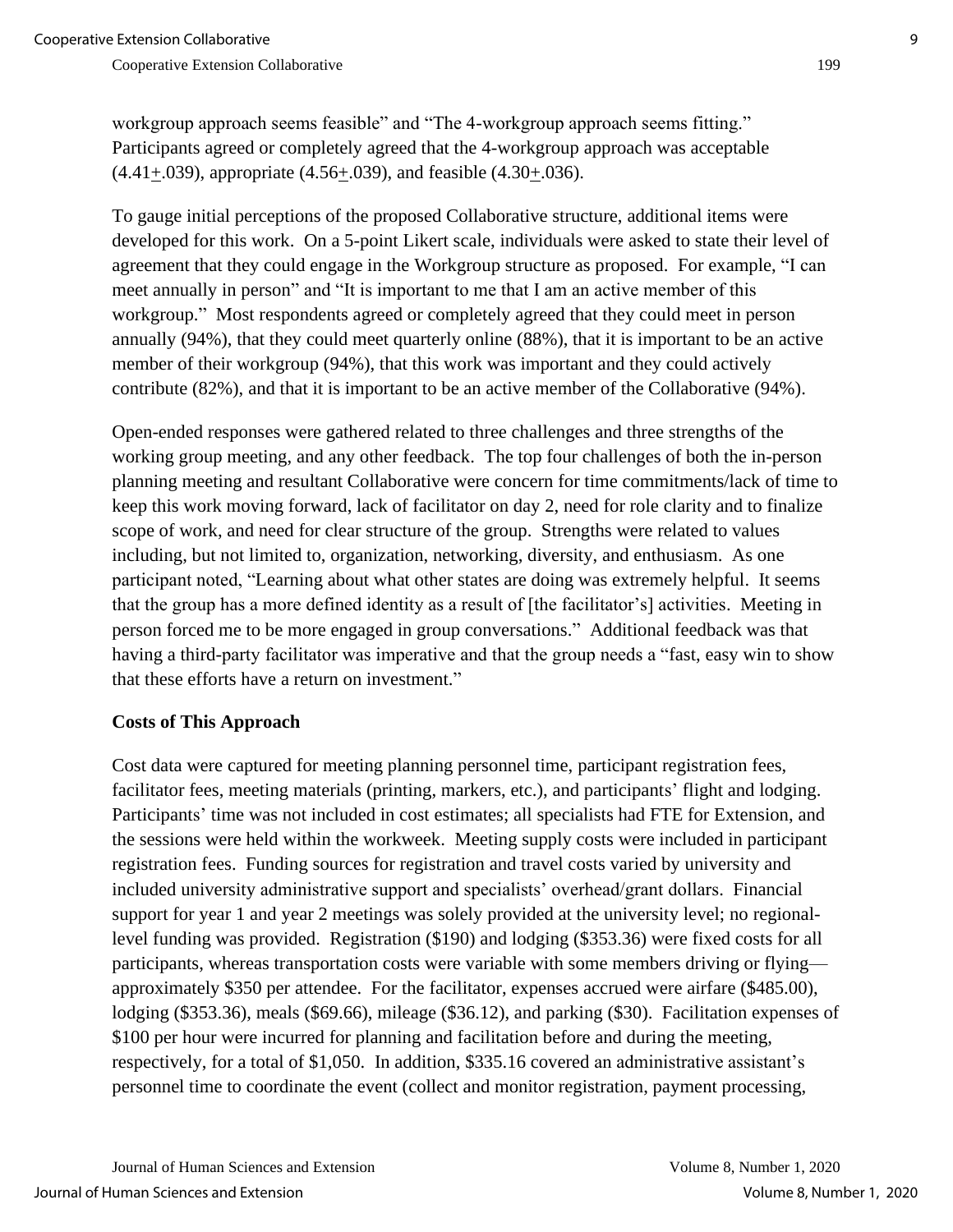printing, collating, etc.). This cost was based on 24 hours of time at a rate of \$10.50 per hour plus a 33% fringe rate. In total, the regional planning meeting cost was estimated to be \$20,226.50, or approximately \$1,011 per attendee ( $N = 20$  attendees).

# **Lessons Learned**

### **Satisfaction with and Feasibility of the Facilitated Process**

Process data reported here indicate the facilitated approach was well received; the proposed working groups seemed feasible, acceptable, and appropriate to move this group forward; and concerns remain for the Collaborative structure and impact. Notably, the top concern before and after the meeting was time. This is unsurprising given the demands of community and academic work. However, to be responsive and improve real-world translation, protected time is needed to collaborate, deliver, and evaluate the impact of health interventions in an empirical way. All four workgroups can address this need. As seen in Table 3, the workgroups independently developed specific and measurable goals. For example, the *Fit* workgroup aims to develop a clear definition of health to which specialists and health educators may align their efforts. The *Impact* workgroup will identify measurable impacts on health (e.g., standardizing health behavior measures in Extension programming) as well as evaluate the degree to which the workgroup structure is sustainable.

# **Remaining Concerns for Impacting Health Across the Nation**

Participants also mentioned that Extension administration needs to be aware of these efforts, the time invested, and the outcomes produced. This is, in part, due to the financial investment that underpins support for in-person meetings. In fact, an in-person meeting may have been costprohibitive for some health specialists to participate in this work in the first place. This costbenefit challenge may remain as the Collaborative moves forward to promote health in a systematic way. These barriers—time, cost, competing interests—were reflected as the top three challenges attendees shared related to continued quarterly web-based meetings and annual inperson meetings. To demonstrate return-on-investment, the Collaborative needs to track outcomes and outputs and disseminate benefits of the working group to multiple stakeholder levels. This will be calculated through increased peer-reviewed manuscript submissions, funded grant applications, and translated health promotion programs.

# **Replication of this Process for Other Collaborative Efforts is Warranted**

Strengths of this work include details from process, funds, and participant perceptions. There is a dearth in the literature related to process and specifics of *how* and *why* an approach (in this case, a facilitated meeting) may impact dissemination and implementation outcomes (Proctor et al., 2011). For example, many manuscripts refer to "full-day" trainings, with limited information on the facilitation process. However, the nuanced details of this report and the materials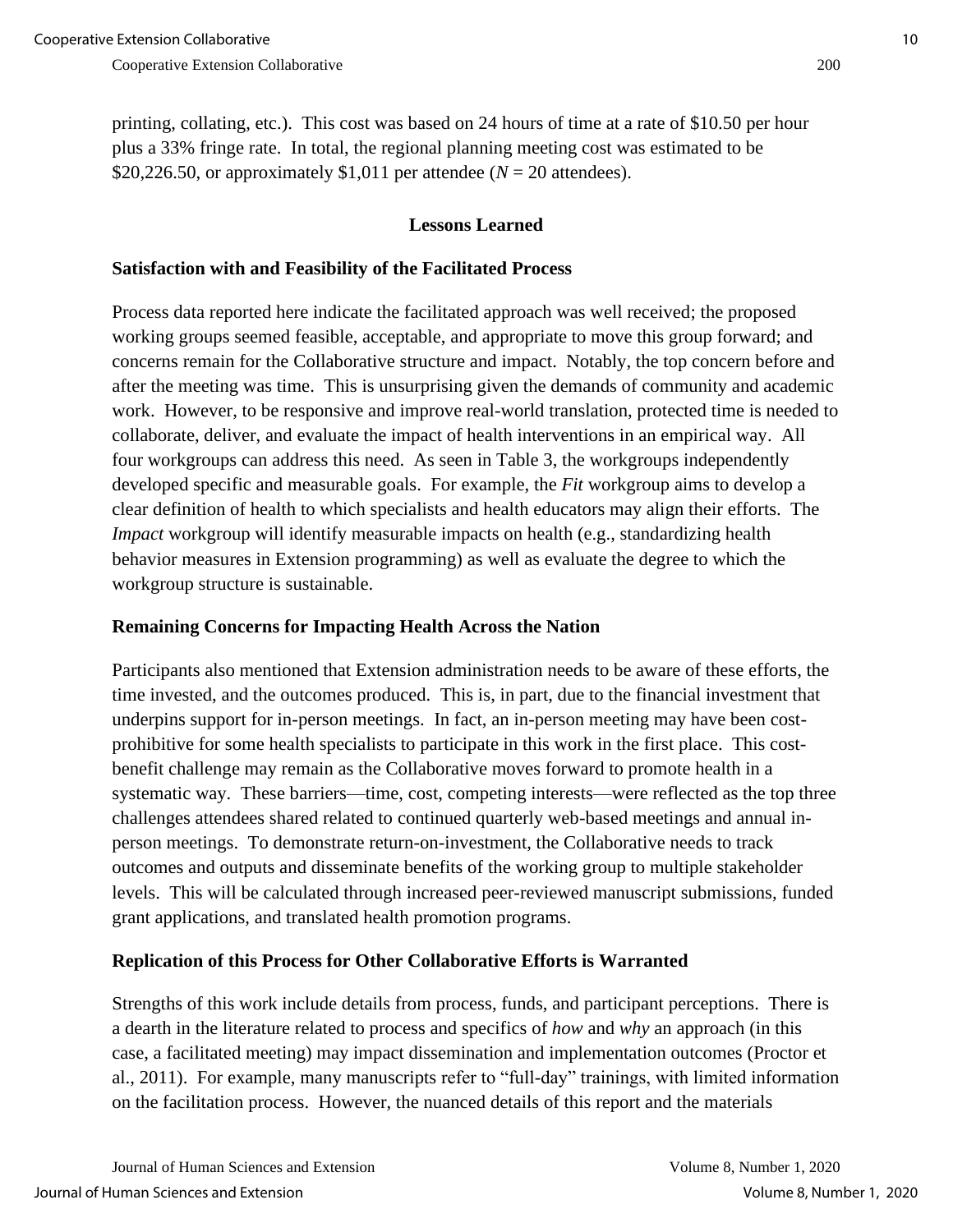available (agenda, worksheets) may aid in replication for faster public health impact (Glasgow, Vogt, & Boles, 1999; Wilson, Strayer, Davis, & Harden, 2018). Future work is needed to determine the degree to which the plan proposed by the Collaborative is followed, any adaptations to the plan, and if this plan produces outcomes of interest such as increased use of evidence-based interventions across Extension and/or increased number of collaborations across the states in the region.

### **Limitations**

This brief report is not without limitations. First, aside from the facilitator, all authors and respondents were members of the Collaborative. Another limitation was the post hoc collection of cost data, so no results related to participant perceptions of the cost-benefit of attending were collected. In addition, the cost of each specialists' time was not included in the cost description. However, these data may be a useful inclusion to understand the full costs of an in-person planning meeting in future efforts both for this Collaborative as well as a cost to be captured a priori in other work. Another limitation of this work is the potential lack of generalizability outside of the Southern Region. While previous research suggests that this region, and the Extension professionals working within it, value this type of approach (Franz et al., 2010), this process may not be feasible within other regions or other systems. As recommended by Damschroder et al. (2009), future work is needed to explore the context of Extension, the professionals within the system, the processes by which health promotion interventions are adopted, and characteristics of health promotion interventions that are deemed appropriate for implementation.

#### **The Facilitated Process Should be Generalized to Other Regions**

As representatives of the Southern Region, we acknowledge that future collaborations (either by region or for the nation) may undergo the same process, but develop different visions, missions, and working groups. For example, in stage 3, when writing individual vision statements, a different region may land on different priorities. Ownership and buy-in are vital for the success of this work. Therefore, new collaborations should undergo a similar process but not necessarily buy-in to the same outcomes and visions that we established. Indeed, the group will meet again in August of 2019, and the working groups may be reordered depending on productivity and progress related to outcomes described in Table 3. The pieces of this work that we deem generalizable are related to incorporating a third-party facilitator, capturing cultural artifacts from the meeting, and developing working groups to ensure that the "work" continues outside of the planning meetings.

#### **Conclusion**

Extension is poised to address health through evidence- and practice-based interventions, but efforts could be improved through collaboration among state representatives who can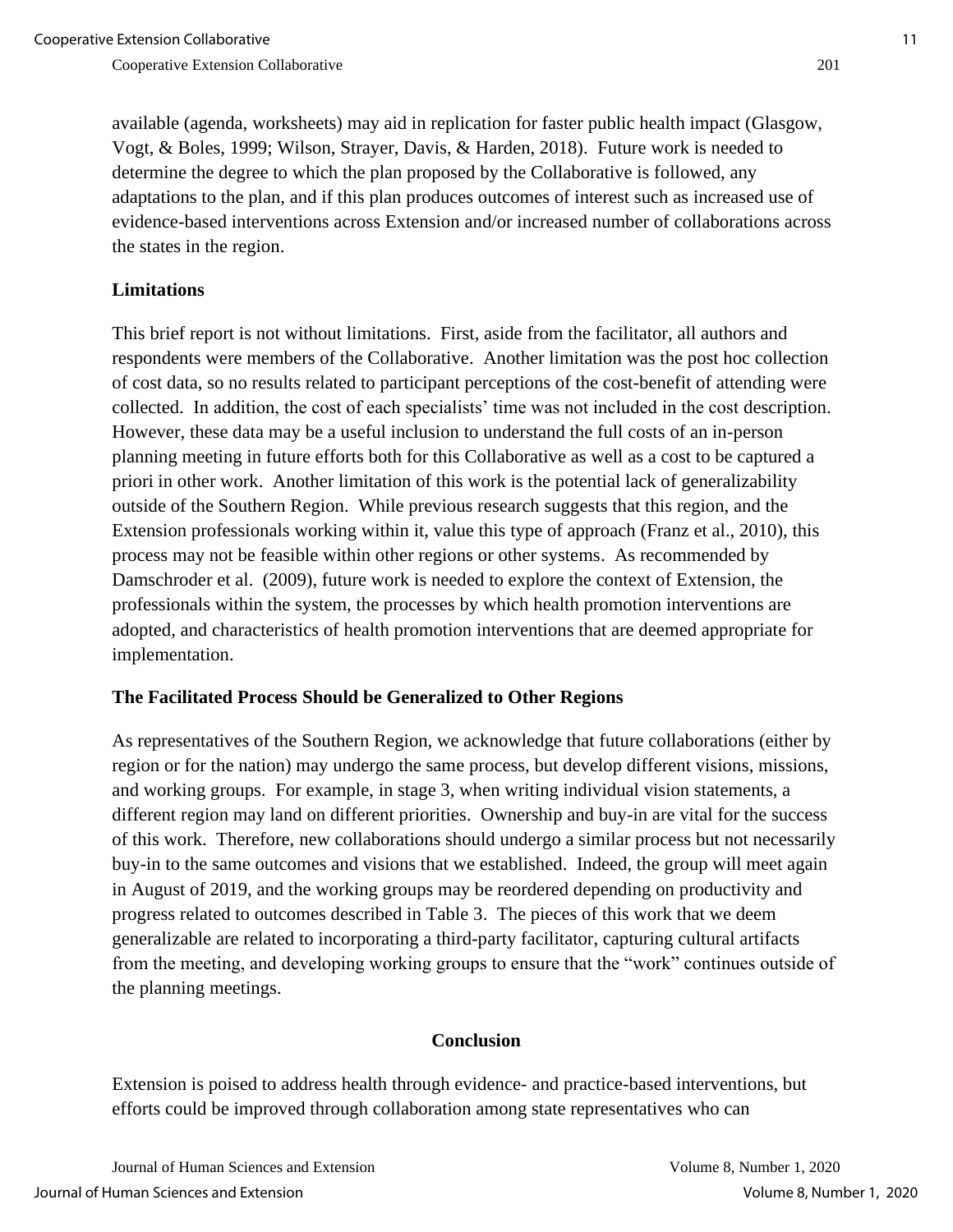complement strengths and expertise, leverage human and monetary resources, and systematically measure impact. This participatory approach to determine a path forward for health in Extension in the Southern Region was determined to be feasible, acceptable, and appropriate to begin visioning this effort. Future data on outcomes will determine if the process leads to intended goals. With the data presented here, other systems and settings may replicate this approach for a collaborative effort for health promotion.

#### **References**

```
Andress, S. (1991). Vision to action planning<sup>TM</sup>. Minneapolis, MN: The Search Institute.
```
- Beebe, J. (2001). *Rapid assessment process: An introduction*. Walnut Creek, CA: AltaMira Press.
- Beidas, R. S., Edmunds, J. M., Marcus, S. C., & Kendall, P. C. (2012). Training and consultation to promote implementation of an empirically supported treatment: A randomized trial. *Psychiatric Services, 63*(7), 660–665. doi:10.1176/appi.ps.201100401
- Bergeron, K., Abdi, S., DeCorby, K., Mensah, G., Rempel, B., & Manson, H. (2017). Theories, models and frameworks used in capacity building interventions relevant to public health: A systematic review. *BMC Public Health, 17*, Article 914. doi:10.1186/s12889-017- 4919-y
- Cooper, R., Cutler, J., Desvigne-Nickens, P., Fortmann, S. P., Friedman, L., Havlik, R., . . . Thom, T. (2000). Trends and disparities in coronary heart disease, stroke, and other cardiovascular diseases in the United States: Findings of the National Conference on Cardiovascular Disease Prevention. *Circulation, 102*(25), 3137–3147. doi:10.1161/01.CIR.102.25.3137
- Damschroder, L. J., Aron, D. C., Keith, R. E., Kirsh, S. R., Alexander, J. A., & Lowery, J. C. (2009). Fostering implementation of health services research findings into practice: A consolidated framework for advancing implementation science. *Implementation Science, 4*, Article 50. doi:10.1186/1748-5908-4-50
- De Las Nueces, D., Hacker, K., DiGirolamo, A., & Hicks, L. S. (2012). A systematic review of community-based participatory research to enhance clinical trials in racial and ethnic minority groups. *Health Services Research, 47*(3 Pt 2), 1363–1386. doi:10.1111/j.1475- 6773.2012.01386.x
- de Montigny, J. G., Desjardins, S., & Bouchard, L. (2019). The fundamentals of cross-sector collaboration for social change to promote population health. *Global Health Promotion, 26*(2), 41–50. doi:10.1177/1757975917714036
- Franz, N., Stovall, C., & Owen, M. (2010). The perceived value of an Extension leadership network: Enhancing personal and organizational effectiveness. *The Journal of Agricultural Education and Extension, 16*(4), 433–443. doi:10.1080/1389224X.2010.515066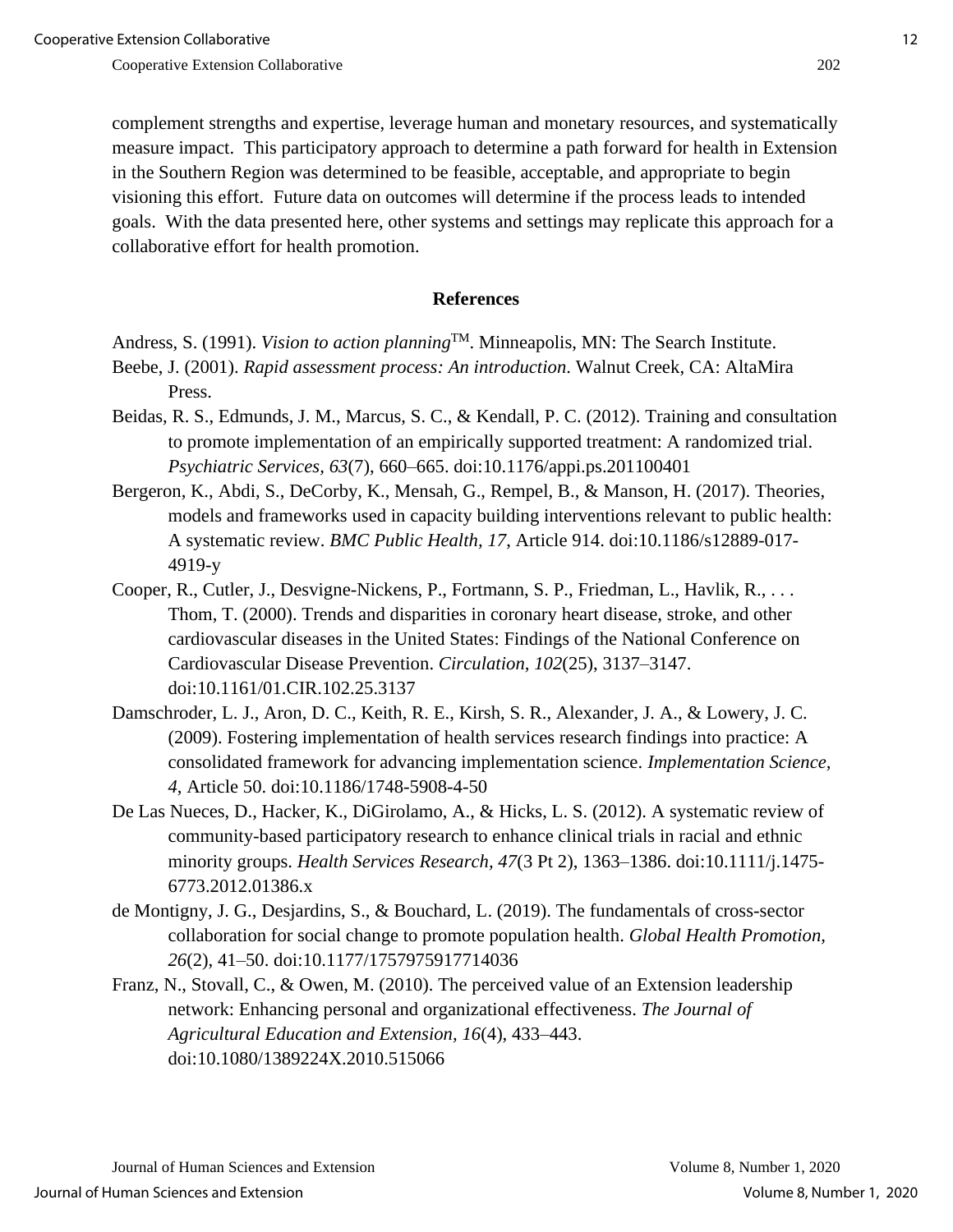- Glasgow, R E, Vogt, T. M., & Boles, S. M. (1999). Evaluating the public health impact of health promotion interventions: The RE-AIM framework. *American Journal of Public Health, 89*(9), 1322–1327. doi:10.2105/ajph.89.9.1322
- Grills, N. J., Robinson, P., & Phillip, M. (2012). Networking between community health programs: A case study outlining the effectiveness, barriers and enablers. *BMC Health Services Research*, *12*, Article 206. doi:10.1186/1472-6963-12-206

Hamilton, A. (2013, December). *Qualitative methods in rapid turn-around health services research.* Presented online for the US Department of Veterans' Affairs.

- Harden, S. M., Johnson, S. B., Almeida, F. A., & Estabrooks, P. A. (2017). Improving physical activity program adoption using integrated research-practice partnerships: An effectiveness-implementation trial. *Translational Behavioral Medicine*, *7*(1), 28–38. doi:10.1007/s13142-015-0380-6
- Hiatt, R. A., Sibley, A., Fejerman, L., Glantz, S., Nguyen, T., Pasick, R., . . . Ashworth, A. (2018). The San Francisco cancer initiative: A community effort to reduce the population burden of cancer. *Health Affairs, 37*(1), 54–61. doi:10.1377/hlthaff.2017.1260
- Jacobson, D. L., Gange, S. J., Rose, N. R., & Graham, N. M. H. (1997). Epidemiology and estimated population burden of selected autoimmune diseases in the United States*. Clinical Immunology and Immunopathology, 84*(3), 223–243. doi:10.1006/clin.1997.4412
- Janecka, I. (2017). Health, health care, and systems science: Emerging paradigm. *Cureus, 9*(2), e1030. doi:10.7759/cureus.1030
- Lipmanowicz, H., & McCandless, K. (2014). *The surprising power and liberating structures: Simple rules to unleash a culture of innovation*. Seattle, WA: Liberating Structures Press.
- Manteiga, A. M., Eyler, A. A., Valko, C., Brownson, R. C., Evenson, K. R., & Schmid, T. (2017). The impact of the physical activity policy research network. *American Journal of Preventive Medicine, 52*(3 Supplement 3), S224–S227. doi:10.1016/j.amepre.2016.10.018
- McMullen, C. K., Ash, J. S., Sittig, D. F., Bunce, A., Guappone, K., Dykstra, R., . . . Wright, A. (2011). Rapid assessment of clinical information systems in the healthcare setting: An efficient method for time-pressed evaluation. *Methods of Information in Medicine, 50*(4), 299–307. doi:10.3414/ME10-01-0042
- Mokdad, A. H., Serdula, M. K., Dietz, W. H., Bowman, B. A., Marks, J. S., & Koplan, J. P. (1999). The spread of the obesity epidemic in the United States, 1991-1998. *JAMA, 282*(16), 1519–1522. doi:10.1001/jama.282.16.1519
- National Institute of Food and Agriculture [NIFA]. (2014). *National Framework for Health and Wellness*. Retrieved from https://nifa.usda.gov/resource/national-framework-health-andwellness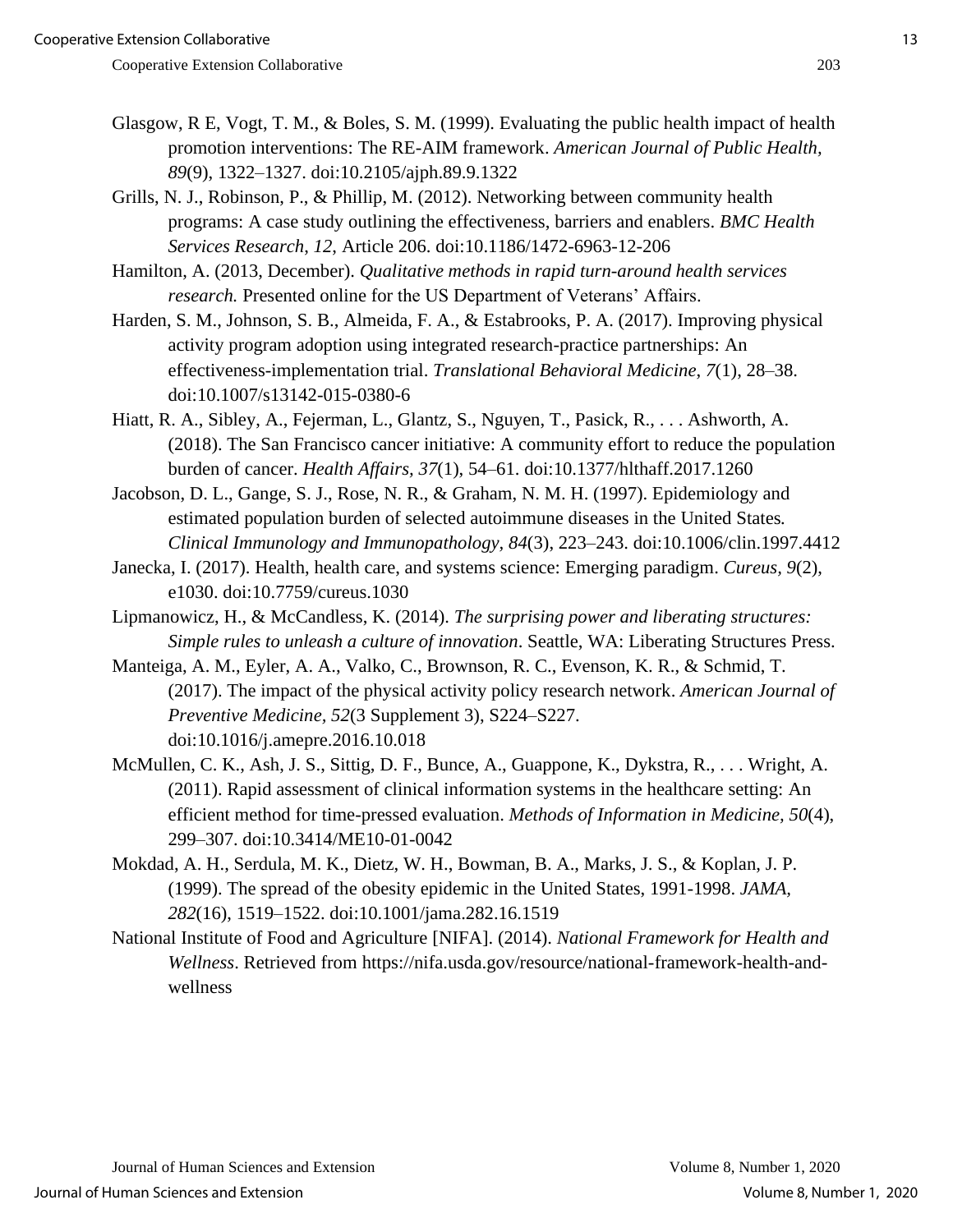- Nicolaidis, C., Raymaker, D., McDonald, K., Dern, S., Ashkenazy, E., Boisclair, C., . . . Baggs, A. (2011). Collaboration strategies in nontraditional community-based participatory research partnerships: Lessons from an academic–community partnership with autistic self-advocates. *Progress in Community Health Partnerships: Research, Education, and Action, 5*(2), 143–150. doi:10.1353/cpr.2011.0022
- Proctor, E., Silmere, H., Raghavan, R., Hovmand, P., Aarons, G., Bunger, A., . . . Hensley, M. (2011). Outcomes for implementation research: Conceptual distinctions, measurement challenges, and research agenda. *Administration and Policy in Mental Health, 38*(2), 65– 76. doi:10.1007/s10488-010-0319-7
- Rosales, A., Fortier, M. A., Campos, B., Vivero, M., Martinez, A., Huerta, N., . . . Kain, Z. N. (2017). Community-based participatory research: An innovative approach for improving perioperative care of underserved children. *Paediatric Anaesthesia, 27*(2), 126–136. doi:10.1111/pan.13044
- Shaw, S. E., Russell, J., Greenhalgh, T., & Korica, M. (2014) Thinking about think tanks in health care: A call for a new research agenda. *Sociology of Health & Illness, 36*(3),447- 461. doi:10.1111/1467-9566.12071
- Tuckman, B. W. (1965). Developmental sequence in small groups. *Psychological Bulletin, 63*(6), 384–399. doi:10.1037/h0022100
- Wastchak, D. R. (2013). *Public participation and the impact of third-party facilitators* (Doctoral dissertation). Arizona State University, Tempe, Arizona, United States.
- Weiner, B. J., Lewis, C. C., Stanick, C., Powell, B. J., Dorsey, C. N., Clary, A. S., . . . Halko, H. (2017). Psychometric assessment of three newly developed implementation outcome measures. *Implementation Science, 12,* Article 108. doi:10.1186/s13012-017-0635-3
- Wilson, M. L., Strayer, T. E., III, Davis, R., & Harden, S. M. (2018). Informed adaptations of a strength-training program through a research–practice partnership. *Frontiers in Public Health, 6,* Article 58. doi:10.3389/fpubh.2018.00058

*Samantha Harden,* PhD, 200RYT is an assistant professor of Human Nutrition, Foods, and Exercise at Virginia Tech and an assistant professor in the departments of Obstetrics and Gynecology and Family and Community Medicine at Virginia Tech Carilion School of Medicine. She is also the Exercise Specialist of Virginia Cooperative Extension. Situated within these broad-reaching systems, she connects multiple levels of stakeholders to answer: How do we get evidence-based interventions into practice?

*Lisa Washburn,* DrPH, is an Associate Professor and Community Health Specialist at University of Tennessee Extension. Dr. Washburn's work focuses on community-based approaches to increase access to physical activity and other healthy lifestyle behaviors, enhancing traditional Extension education methods with public health strategies, training and engagement of health and wellness volunteers, and community engagement around health issues.